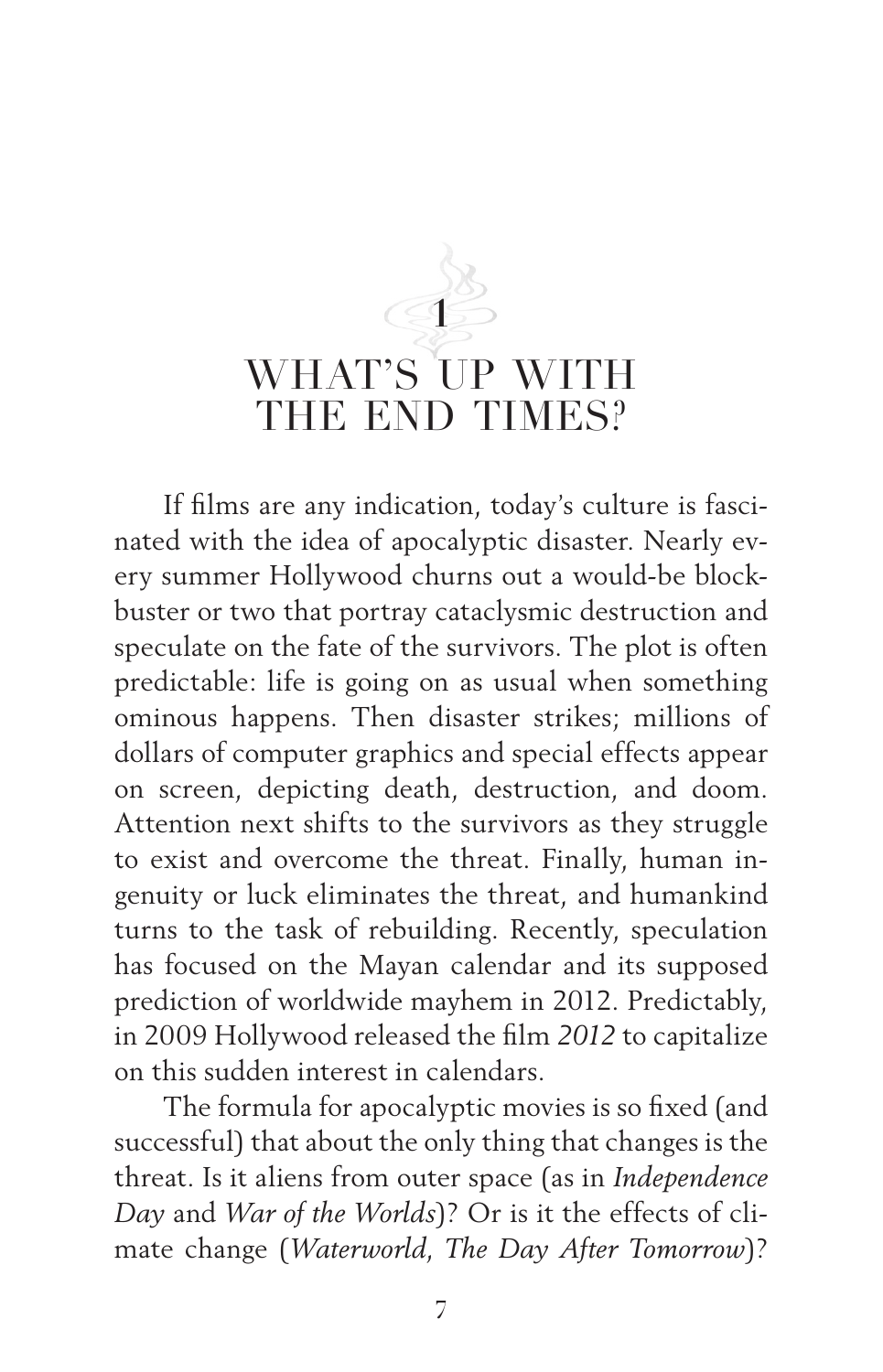Is it a biological plague (*I Am Legend*)? Is it nuclear holocaust (the *Terminator* movies)? Occasionally the disaster is narrowly avoided (as in *Armageddon*, in which fast action averts earth's destruction), but the point is always the same: We face a danger that threatens all human life—how will we respond?

Interest in apocalyptic matters is not limited to film. A recent twist on this theme asks the question, "What would the world be like if humans did not survive apocalyptic disaster?" This is the premise of the current television series *Life after People*. It explores how the natural world would reclaim cities and other human places once we are gone. Although this series doesn't focus on the sorts of catastrophes that might wipe out humanity, it still testifies to the interest people have in widespread destruction and possible annihilation.

The level of interest is confirmed by public opinion polls. In a poll conducted by Harris Interactive in 2002, 59 percent of Americans polled believed that "the events described in the Book of Revelation will occur at some point in the future," and 35 percent said that they "are paying more attention to how news events might relate to the end of the world."1 Interest in the end, then, is widespread, even in the non-Christian population.

Clearly if we are looking for evidence of intense interest in the end times, we need look no further than the *Left Behind* series. Previous generations of Christians had their share of end-times media, including the 1970s film *A Thief in the Night* and Hal Lindsey's books. However, these media are only a trickle compared to the tsunami of the *Left Behind* books, films, and video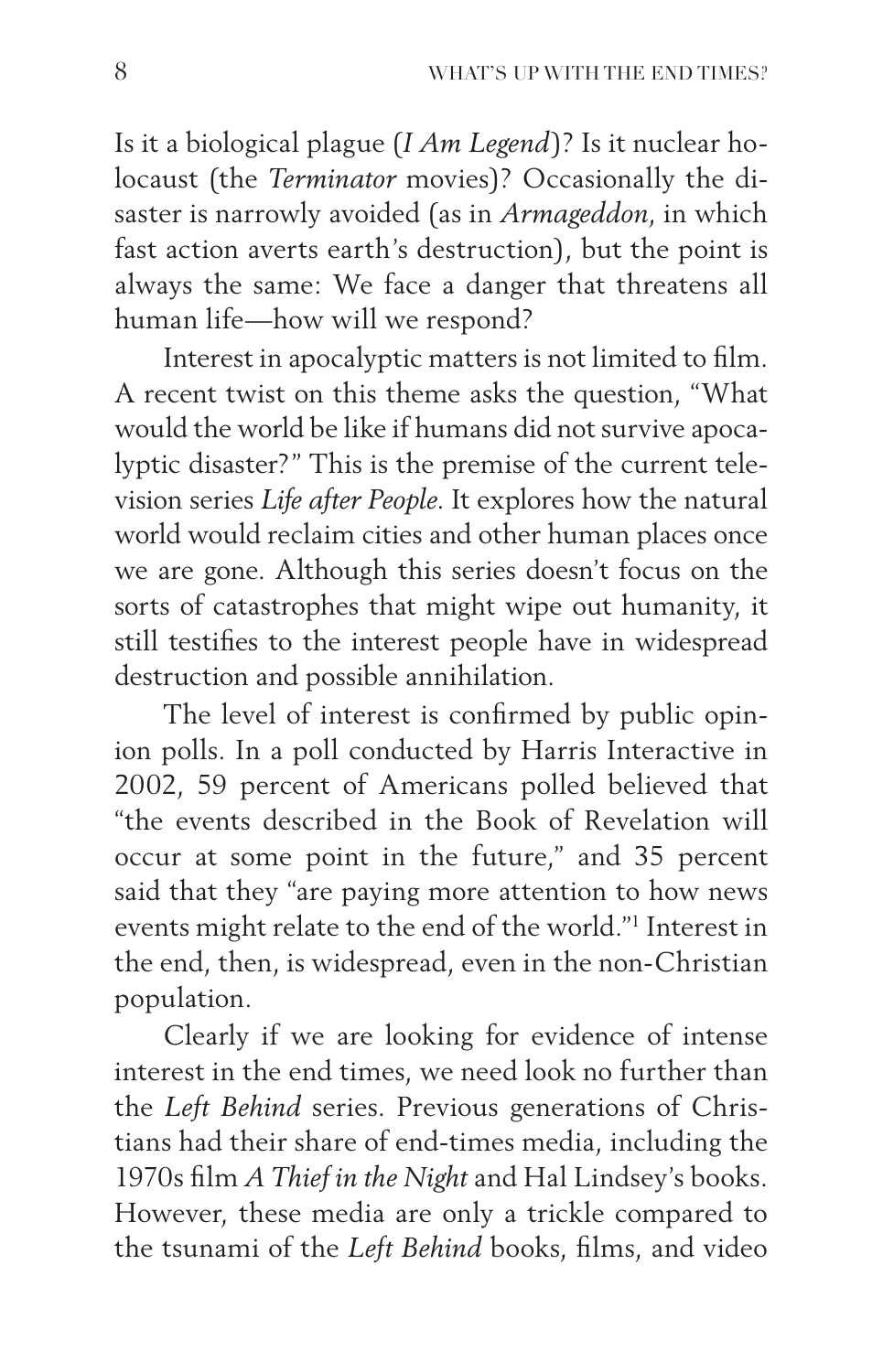games. The books have sold tens of millions of copies and been translated into numerous languages. These publications have transcended the boundaries of the Christian world and become a cultural phenomenon.

To be fair, not all Christians are fans of the *Left Behind* view of life. The Lutheran Church–Missouri Synod has offered this critique:

In *Left Behind* trusting God for the future is often overshadowed and outweighed by a curiosity to know the details of that future. . . . [This series] causes more confusion when it promotes the idea that there is not just one return of Christ (the rapture), nor two (Christ's appearing to usher in his 1000-year rule), but three comings of Christ. The last advent, it teaches, will be at the end of the millennial reign or the Great White Throne Judgment of Rev 20:11–15.2

According to the organization Methodist Evangelicals Together,

The idea that there will be two future comings of Jesus—one secret and one public—runs contrary to the plain teaching of Jesus and Paul. Passages such as 2 Thessalonians 1:5-10 and Matthew 24:36-44 show clearly that Jesus' coming to gather his people into his presence and his coming to judge the world belong to a single event.<sup>3</sup>

Unfortunately for the Lutherans and Evangelical Methodists, no one is listening to them. This is partly because, like the fascination with apocalyptic films, many people are deeply interested in colorful and speculative end-times subjects. Cautious Scripture-based teaching about the return of Jesus has a less sensational